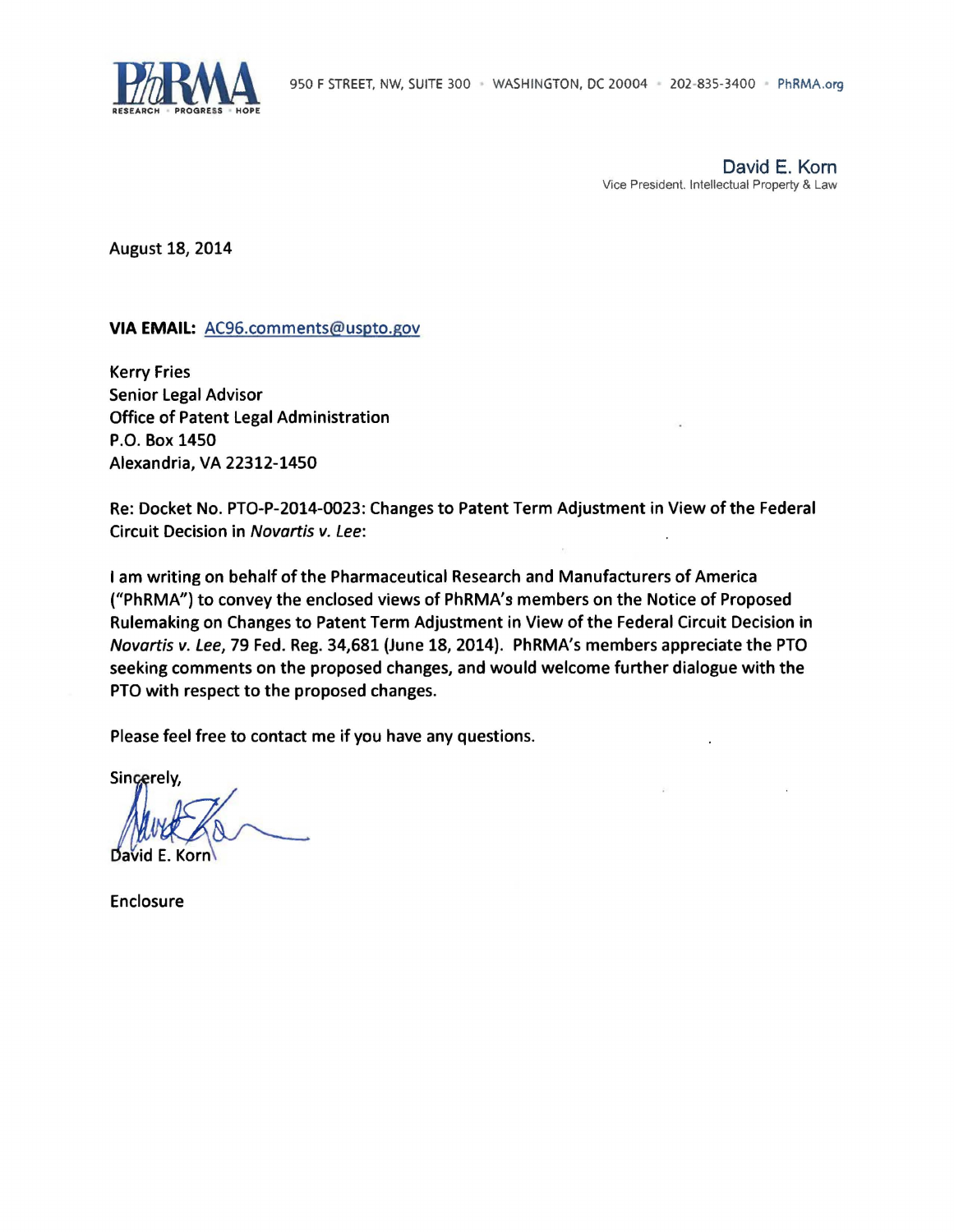## **Comments of the Pharmaceutical Research and Manufacturers of America on the PTO's Proposed Changes to Patent Term Adjustment in View of the Federal Circuit Decision in Novartis v. Lee**

Federal Circuit Decision in Novartis v. Lee.<sup>1</sup> The Pharmaceutical Research and Manufacturers of America ("PhRMA") appreciates the opportunity to submit comments in connection with the Patent and Trademark Office ("PTO" or "Office") Notice of Proposed Rulemaking on Changes to Patent Term Adjustment in View of the

PhRMA's member companies are leading research-based pharmaceutical innovators devoted to developing medicines that allow patients to live longer, healthier, and more productive lives. PhRMA's membership ranges in size from small emerging companies to multinational corporations that employ tens of thousands of Americans, and encompass both researchbased pharmaceutical and biotechnology companies. The U.S. biopharmaceutical sector supported a total of 3.4 million jobs throughout the economy, and directly employed more than 810,000 Americans in 2011.<sup>2</sup> The industry's overall economic impact is substantial – in 2011, the industry accounted for nearly \$800 billion in economic output.<sup>3</sup>

The U.S. biopharmaceutical sector accounts for the single largest share of all U.S. business research and development ("R&D"), representing about one in five dollars spent on domestic R&D by U.S. businesses.<sup>4</sup> PhRMA member investment in discovering and developing new medicines reached over \$51 billion in 2013.<sup>5</sup> Medicines developed by the sector have produced large improvements in health across a broad range of diseases, with the rapid growth of biological knowledge creating growing opportunities for continued profound advances against our most complex and costly diseases. Developing a new medicine takes between 10 and 15 years of work and costs an average of over \$1 billion of investment in  $R&D^6$ . Like innovators across the spectrum of American industries, biopharmaceutical companies make the substantial R&D investments that yield new medicines in reliance on a legal regime that provides protection for any resulting intellectual property. Our companies rely on patents to protect their inventions and provide an opportunity to recover their research investments. But patents are particularly

 $\overline{a}$ 

<sup>1 79</sup> Fed. Reg. 34,681-34,685 (June 18, 2014).

 $\overline{2}$  2 Pharmaceutical Research and Manufacturers of America, *PhRMA Profile*, 2014 at ii (citing Battelle Technology Partnership Practice, *The Economic Impact of the U.S. Biopharmaceutical Industry*, Battelle Memorial Institute (Columbus, OH), July 2013.).

<sup>3</sup>*Id*. at v.

<sup>4</sup> Battelle Technology Partnership Practice, *The U.S. Biopharmaceutical Industry: Perspectives on Future Growth and the Factors that Will Drive It*, April 2014.

5 Pharmaceutical Research and Manufacturers of America, *PhRMA Profile*, 2014 at ii (citing Pharmaceutical Research and Manufacturers of America, *PhRMA Annual Membership Survey*, 1981– 2013.).

<sup>6</sup>*Id*. (citing J.A. DiMasi and H.G. Grabowski, *The Cost of Biopharmaceutical R&D: Is Biotech Different*? Managerial and Decision Economics 2007; 28(4–5): 469–479; J. Mestre-Ferrandiz, J. Sussex, and A. Towse, *The R&D Cost of a New Medicine*, London, UK: Office of Health Economics, 2012; S.M. Paul, *et al., How to Improve R&D Productivity: The Pharmaceutical Industry's Grand Challenge*, Nature Reviews Drug Discovery 2010; 9: 203–214.).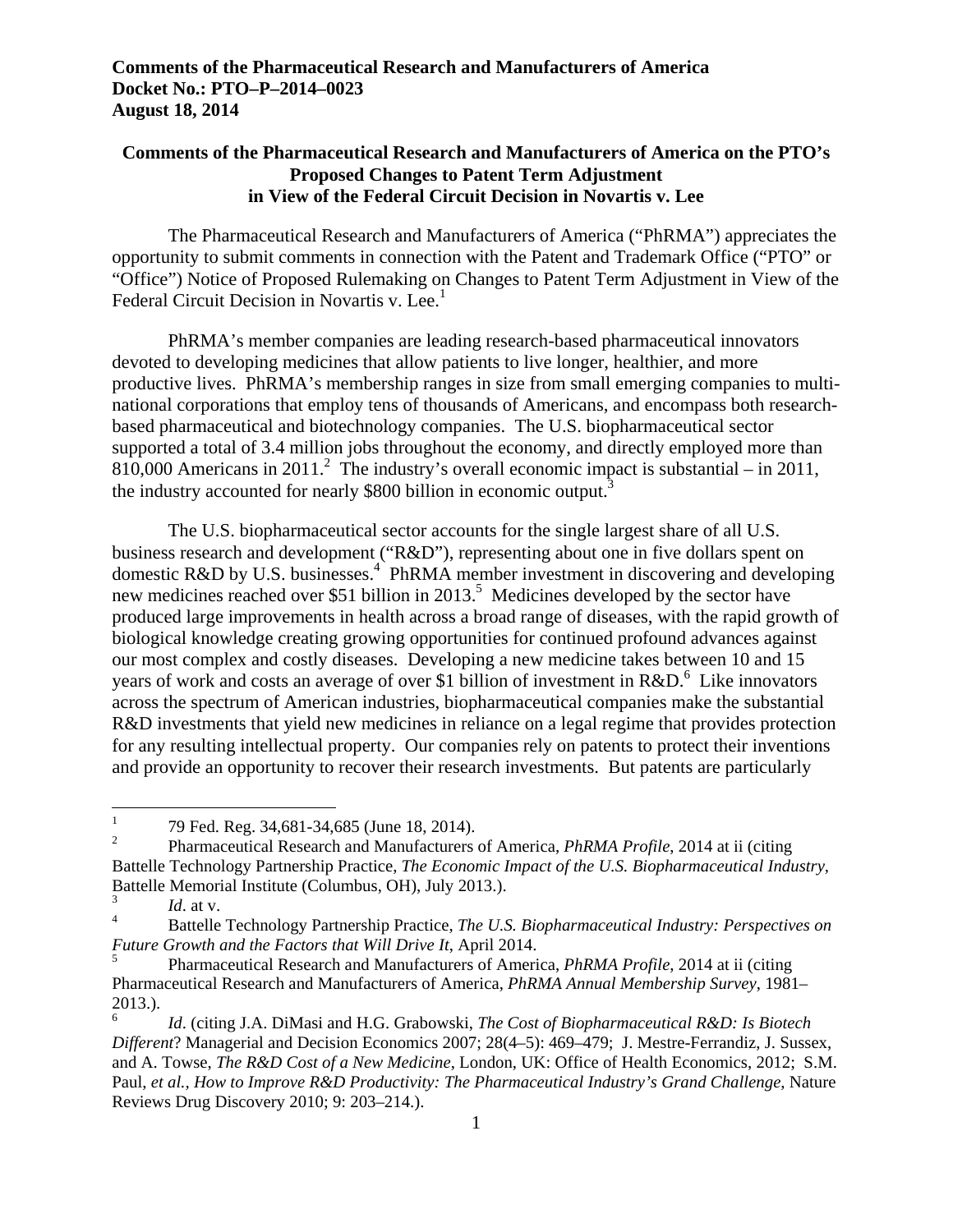requirements.<sup>7</sup> important to biopharmaceutical innovation given the research-intensive nature of this sector and the substantial investment needed to discover and develop products that meet FDA approval

Bringing new life-saving and life-improving products to people is the central role of our member companies. Because intellectual property is critical to carrying out this mission, PhRMA members appreciate the efforts of the PTO to implement the Federal Circuit's decision in *Novartis AG v. Lee*, 740 F.3d 593 (Fed. Cir. 2014), regarding the calculation of Patent Term Adjustment ("PTA"). However, in PhRMA's view, the PTO's proposed rulemaking departs from the Federal Circuit's holding in *Novartis* and should not be adopted in full.

# **I. The PTO's Proposed Patent Term Adjustment Rules Should Be Modified To Account For PTO Delay And To Prevent Distinguishing Prosecutions In Which There Is A Request For Continued Examination.**

In response to the Federal Circuit's holding in *Novartis* that the PTO's original rules were not consistent with 35 U.S.C. § 154(b), the PTO is proposing amendments to its PTA calculation rules for applications in which a Request for Continued Examination ("RCE") has been filed. The PTO's proposed amendments go well beyond the court's holding and should not be adopted in full.

 understood as making distinctions based on whether certain delays are attributable to the PTO."<sup>9</sup> The Federal Circuit held in *Novartis* that, with respect to PTA calculations, "allowanceto-issuance time is not to be distinguished according to whether there is a continued examination in a prosecution. Either way such time is plainly attributable to the PTO"<sup>8</sup> and, therefore, should be included as PTO delay under 35 U.S.C. § 154(b)(1)(B) ("B delay") in a PTA calculation. The Federal Circuit also noted that "the PTO has explained that [35 U.S.C.] § 154(b)(1)(B) is best

'time consumed by continued examination'... is time up to allowance, but not later...")<sup>11</sup> The PTO proposes amending 37 C.F.R. § 1.703(b)(1) to demarcate time that is considered "continued examination" and, therefore, not eligible for B delay. The first part of the PTO's proposed change to 37 C.F.R. § 1.703(b)(1) is to replace "ending on the date the patent was issued" with "ending on the date of mailing of a notice of allowance under 35 U.S.C. 151...".<sup>10</sup> This amendment would exclude the date of allowance from the calculation of B delay, which appears to be inconsistent with the *Novartis* case. ("The common-sense understanding of

 $\overline{a}$ 

<sup>7</sup>*See* Claude Barfield & John E. Calfee. *Biotechnology and the Patent System: Balancing Innovation and Property Rights*, at 1-2 (AEI PRESS 2007). ("Without patent protection, investors would see little prospect of profits sufficient to recoup their investments and offset the accompanying financial risk."); *see generally* Battelle Technology Partnership Practice, *The U.S. Biopharmaceutical Industry: Perspectives on Future Growth and the Factors that Will Drive It*, April 2014; Henry Grabowski, *Patents, Innovation and Access to New Pharmaceuticals*, 5 J. OF INT'L ECONOMIC L. 849 (2002).

<sup>8</sup>*Novartis AG v. Lee*, 740 F.3d 593, 602 (Fed. Cir. 2014).

 $\frac{9}{10}$  *Id.* 

10 79 Fed. Reg. 34685 (June 18, 2014).

 $11$ 11 740 F.3d. at 602 (underlined emphasis added). The court in *Novartis* also stated: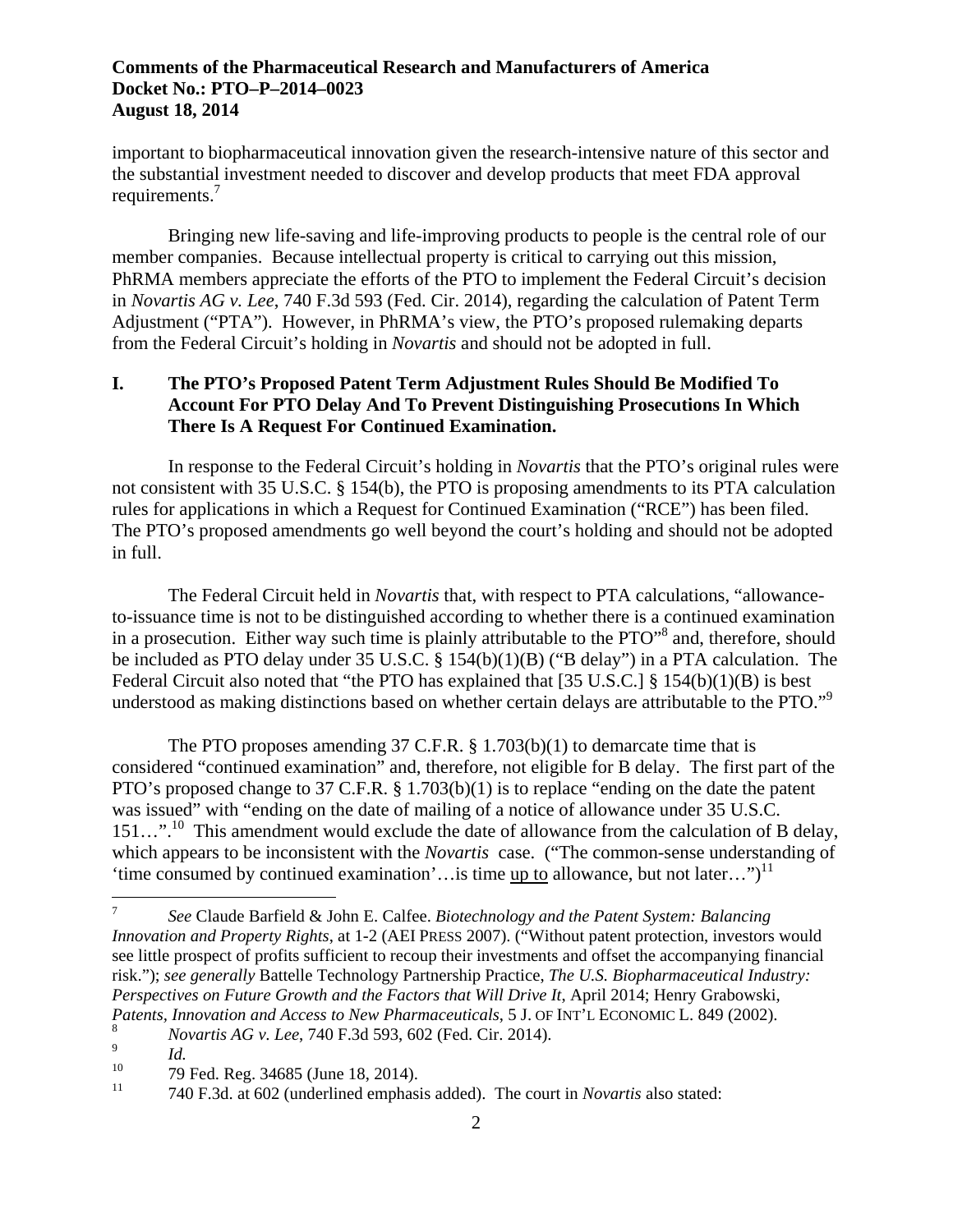In addition, the rest of the amendment, which distinguishes applications that do not proceed directly to grant, also goes beyond the *Novartis* holding. Specifically, the PTO's proposed addition to 37 C.F.R. § 1.703(b)(1) shown in the underlined portion below is not consistent with the Federal Circuit's holding in *Novartis*.

37 C.F.R. 1.703 Period of adjustment of patent term due to examination delay.

. . . (b) The period of adjustment under § 1.702(b) is the number of days, if any, in the period beginning on the day after the date that is three years after the date on which the application was filed under 35 U.S.C. 111(a) or the national stage commenced under 35 U.S.C. 371(b) or (f) in an international application and ending on the date a patent was issued, but not including the sum of the following periods:

(1) The number of days, if any, in the period beginning on the date on which a request for continued examination of the application under 35 U.S.C. 132(b) was filed and ending on the date of mailing of a notice of allowance under 35 U.S.C. 151, unless prosecution in the application is reopened, in which case the period of adjustment under § 1.702(b) also does not include the number of days, if any, in the period or periods beginning on the date on which a request for continued examination of the application under 35 U.S.C. 132(b) was filed or the date of mailing of an action under 35 U.S.C. 132, whichever occurs first, and ending on the date of mailing of a subsequent notice of allowance under 35 U.S.C.  $151$ ;<sup>12</sup>

addressed by the court.<sup>14</sup> This amendment would exclude (in cases in which an RCE has been filed) *all* postallowance examination time from PTA calculation as "time consumed by continued examination." While the Federal Register Notice cites *Novartis* as holding that "the time consumed by continued examination does not include the time after a notice of allowance, unless the Office actually resumes examination of the application after allowance,"13 the *Novartis* case did not involve prosecution reopening after allowance and this issue was not specifically

> [W]e agree with Novartis on its second  $\S 154(b)(1)(B)$  issue. Novartis argues that the "time consumed by continued examination" should be limited to the time before allowance…. 740 F.3d. at 601-02 (underlined emphasis added).

 $\overline{a}$ 

The possible existence of these exceptional cases [of prosecution being reopened after allowance] does not support a general rule excluding time between allowance and issuance. In the present case, time after allowance was not time caused by continued examination. 740 F.3d. at 602.

 $12<sup>12</sup>$ 12 79 Fed. Reg. 34685 (June 18, 2014) (underlined emphasis added).

 $\frac{13}{14}$ 13 79 Fed. Reg. 34682 (June 18, 2014).<br>
In fact, the court stated: